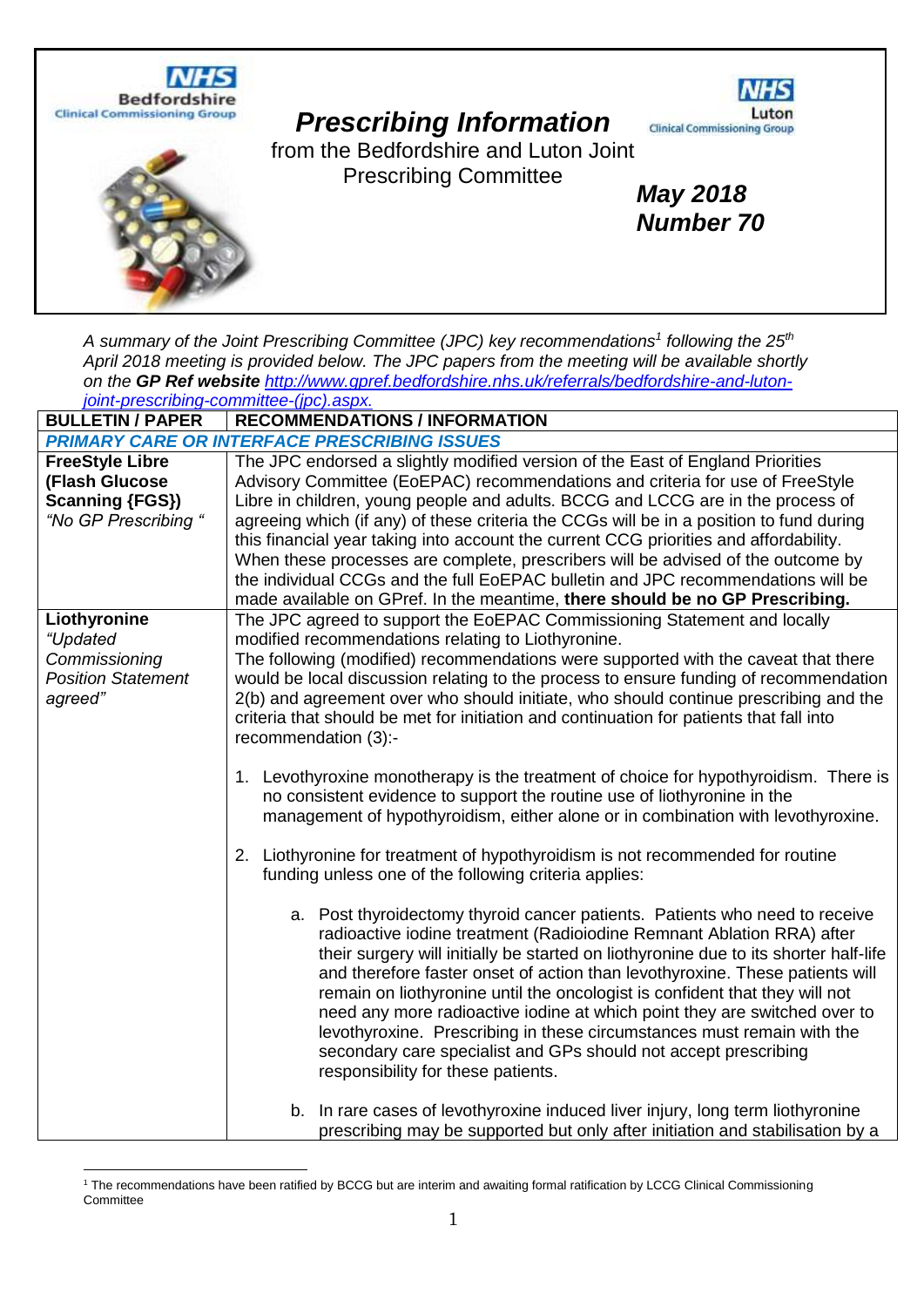|                                                                                              | secondary care specialist. Arrangements for individual prior approval,<br>prescribing and supply should be agreed locally, ensuring that appropriate<br>patient monitoring is in place.                                                                                                                                                                                                                                                    |
|----------------------------------------------------------------------------------------------|--------------------------------------------------------------------------------------------------------------------------------------------------------------------------------------------------------------------------------------------------------------------------------------------------------------------------------------------------------------------------------------------------------------------------------------------|
|                                                                                              | 3. Initiation and prescribing of liothyronine for patients on levothyroxine who continue<br>to suffer with symptoms despite adequate biochemical correction should remain in<br>secondary care under the supervision of an accredited endocrinologist.                                                                                                                                                                                     |
|                                                                                              | 4. Funding of unlicensed medicines e.g. Armour Thyroid for the treatment of<br>hypothroidism is not supported.                                                                                                                                                                                                                                                                                                                             |
|                                                                                              | 5. Prescribers in primary care should not initiate or accept clinical responsibility for<br>on-going prescribing of liothyronine for any new patient, including patients who are<br>currently self-funding and obtaining supplies via private prescription or previously<br>prescribed by a secondary care consultant, unless the criteria stated above are<br>met and they have agreed to accept clinical responsibility for prescribing. |
|                                                                                              | 6. CCGs should give consideration to providing guidance for GPs to switch existing<br>patients to levothyroxine where clinically appropriate, with support from a<br>consultant NHS endocrinologist where necessary or agree arrangements for<br>appropriate review by a consultant NHS endocrinologist                                                                                                                                    |
|                                                                                              | 7. These recommendations will be reviewed in the light of new evidence of clinical<br>and cost effectiveness.                                                                                                                                                                                                                                                                                                                              |
|                                                                                              | 8. If liothyronine is prescribed, the least costly preparation should be used. (For<br>Primary Care, advice on this will be provided via Scriptswich/Optimise.)                                                                                                                                                                                                                                                                            |
|                                                                                              | The statement and recommendations replace the current JPC bulletin and<br>recommendations.                                                                                                                                                                                                                                                                                                                                                 |
| <b>Anticoagulation in</b><br><b>Atrial Fibrillation</b><br>(AF) – Resources<br><b>Update</b> | The JPC supported the following PrescQIPP resources for Anticoagulation in AF:-<br>Drug Interactions with Non-vitamin K antagonist oral anticoagulants<br>(NOACs) - Patient Information.                                                                                                                                                                                                                                                   |
| "Updated resources                                                                           | Comparison of NOACs.<br>٠                                                                                                                                                                                                                                                                                                                                                                                                                  |
| agreed"                                                                                      | Prescriber Support – for patients on warfarin with poor control.<br>$\bullet$                                                                                                                                                                                                                                                                                                                                                              |
|                                                                                              | AF and Medicines to reduce your risk of stroke – patient information and<br>$\bullet$<br>decision aid.                                                                                                                                                                                                                                                                                                                                     |
|                                                                                              | An updated Prescriber Decision Aid Support for Anticoagulants in patients with AF will<br>be considered when available and then circulated to prescribers.                                                                                                                                                                                                                                                                                 |
|                                                                                              | An updated version of Bulletin 224 – Choice of Non Vitamin K antagonist Oral<br>Anticoagulants (NOAC) was also approved.                                                                                                                                                                                                                                                                                                                   |
| <b>Bedfordshire and</b>                                                                      | The Bedfordshire and Luton Community Antimicrobial Guidelines have been updated                                                                                                                                                                                                                                                                                                                                                            |
| <b>Luton Community</b>                                                                       | to include recommendations from the NICE Guideline on the treatment of Otitis media                                                                                                                                                                                                                                                                                                                                                        |
| Antimicrobial                                                                                | (acute): antimicrobial prescribing (https://www.nice.org.uk/guidance/ng91) and                                                                                                                                                                                                                                                                                                                                                             |
| <b>Guidelines</b><br>"Updated Guidelines"                                                    | signposting to the NICE Guideline on Lyme Disease<br>(https://www.nice.org.uk/guidance/ng95).                                                                                                                                                                                                                                                                                                                                              |
|                                                                                              | All electronic versions of the guidelines (GPref and Microguide) will be updated. A<br>summary of the changes is provided as a separate attachment with the Newsletter.                                                                                                                                                                                                                                                                    |
| <b>Insulin Degludec</b>                                                                      | The JPC supported the updated East of England Priorities Advisory Committee                                                                                                                                                                                                                                                                                                                                                                |
| (Tresiba <sup>®</sup> )                                                                      | (EoEPAC) bulletin and (locally clarified) recommendations.                                                                                                                                                                                                                                                                                                                                                                                 |
| "Not routinely                                                                               | Insulin degludec is not recommended for routine use in adults or children with either                                                                                                                                                                                                                                                                                                                                                      |
| recommended. For                                                                             | type 1 or type 2 diabetes.                                                                                                                                                                                                                                                                                                                                                                                                                 |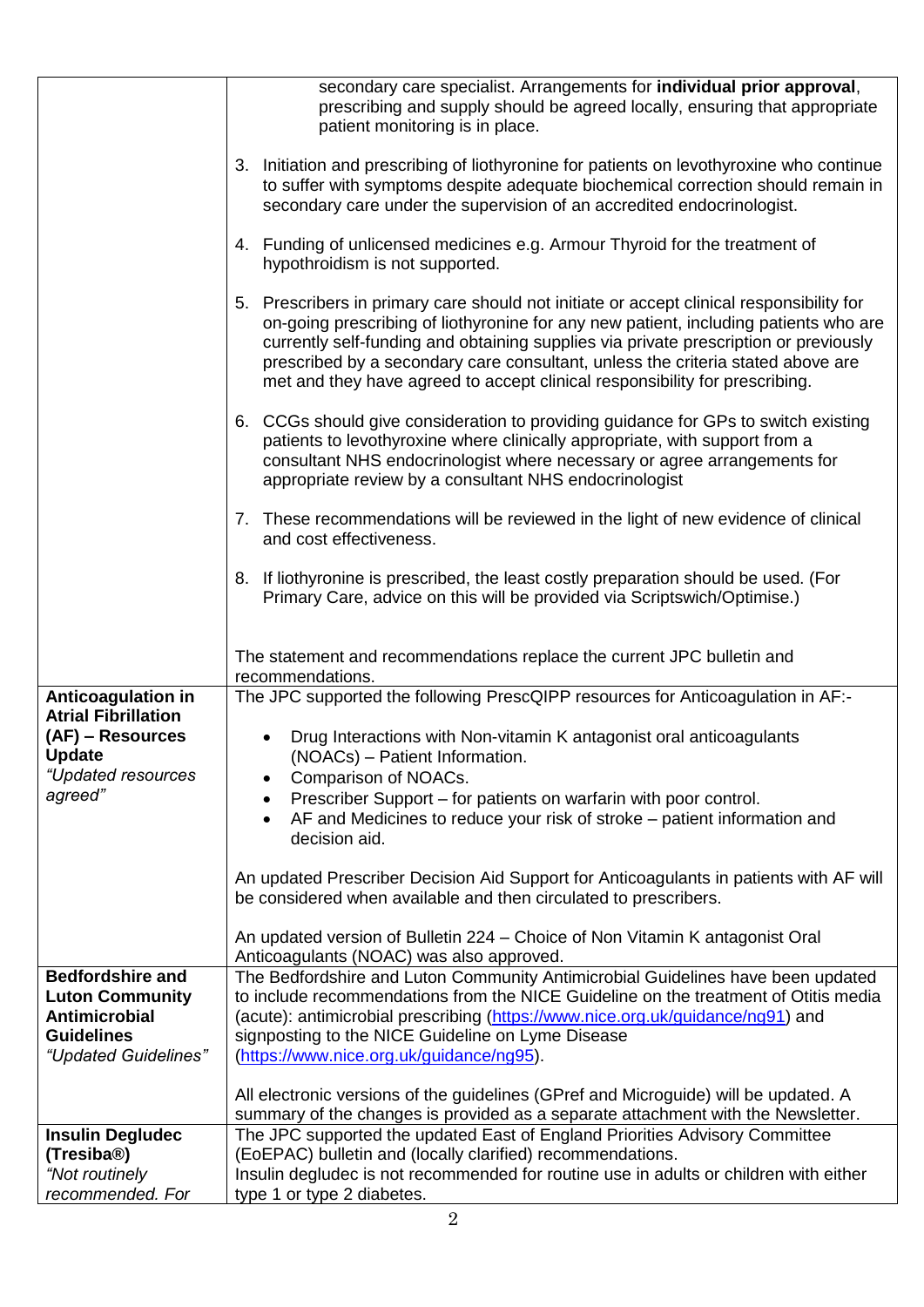| <b>Specialist Diabetes</b><br>Service Initiation with<br>GP to continue<br>prescribing" | It may be of benefit in some very specific patients groups (see bulletin on GPref for<br>details).<br>Insulin degludec must be initiated by the Specialist Diabetes Service. GPs may take<br>over prescribing when the patient's glucose control is stable (minimum of 3 months<br>after initiation by the Specialist Diabetes Service). |
|-----------------------------------------------------------------------------------------|------------------------------------------------------------------------------------------------------------------------------------------------------------------------------------------------------------------------------------------------------------------------------------------------------------------------------------------|
|                                                                                         | Please refer to the updated bulletin for a full list of recommendations (available on GP<br>ref website).                                                                                                                                                                                                                                |
| <b>Drug Safety Updates</b>                                                              | March 2018 DSU                                                                                                                                                                                                                                                                                                                           |
| (DSU) and Patient                                                                       | https://assets.publishing.service.gov.uk/government/uploads/system/uploads/attachme                                                                                                                                                                                                                                                      |
| <b>Safety Alerts</b>                                                                    | nt data/file/686884/DSU-March-18-PDF.pdf                                                                                                                                                                                                                                                                                                 |
| "Important safety                                                                       | Daclizumab (Zinbryta V): suspension and recall for safety reasons; review<br>$\bullet$                                                                                                                                                                                                                                                   |
| updates"                                                                                | patients as soon as possible and start alternative therapy                                                                                                                                                                                                                                                                               |
|                                                                                         |                                                                                                                                                                                                                                                                                                                                          |
|                                                                                         | Esmya (ulipristal acetate) for uterine fibroids: do not initiate or re-start<br>$\bullet$                                                                                                                                                                                                                                                |
|                                                                                         | treatment; monitor liver function in current and recent users                                                                                                                                                                                                                                                                            |
|                                                                                         | Head lice eradication products: risk of serious burns if treated hair is exposed                                                                                                                                                                                                                                                         |
|                                                                                         | to open flames or other sources of ignition, eg, cigarettes                                                                                                                                                                                                                                                                              |
|                                                                                         | Confidential prescribing and patient safety reports on key indicators now                                                                                                                                                                                                                                                                |
|                                                                                         | available free for GPs                                                                                                                                                                                                                                                                                                                   |
|                                                                                         |                                                                                                                                                                                                                                                                                                                                          |
|                                                                                         | April 2018 DSU                                                                                                                                                                                                                                                                                                                           |
|                                                                                         | https://assets.publishing.service.gov.uk/government/uploads/system/uploads/attachme                                                                                                                                                                                                                                                      |
|                                                                                         | nt_data/file/701831/DSU-April-2018-PDF.pdf                                                                                                                                                                                                                                                                                               |
|                                                                                         | Valproate medicines (Epilim V, Depakote V): contraindicated in women                                                                                                                                                                                                                                                                     |
|                                                                                         | and girls of childbearing potential unless conditions of Pregnancy                                                                                                                                                                                                                                                                       |
|                                                                                         | <b>Prevention Programme are met.</b>                                                                                                                                                                                                                                                                                                     |
|                                                                                         | All relevant NICE Guidance (and associated pathways) have been updated to                                                                                                                                                                                                                                                                |
|                                                                                         | include the warnings. The MHRA has advised that the Pregnancy Pack                                                                                                                                                                                                                                                                       |
|                                                                                         | Resources are anticipated to be available shortly                                                                                                                                                                                                                                                                                        |
|                                                                                         | Obeticholic acid (Ocaliva V): risk of serious liver injury in patients with pre-<br>$\bullet$                                                                                                                                                                                                                                            |
|                                                                                         | existing moderate or severe hepatic impairment; reminder to adjust dosing                                                                                                                                                                                                                                                                |
|                                                                                         | according to liver function monitoring                                                                                                                                                                                                                                                                                                   |
|                                                                                         | Suspect an adverse reaction? Yellow Card it!                                                                                                                                                                                                                                                                                             |
| Dermatology                                                                             | BCCG is working with Bedford Hospital Trust to develop interventions to reduce                                                                                                                                                                                                                                                           |
| <b>Treatment Pathways</b>                                                               | demand and cost for dermatology. This will include a fully integrated community                                                                                                                                                                                                                                                          |
| (BCCG Only)                                                                             | dermatology service, which is a consultant led service with community clinic locations,                                                                                                                                                                                                                                                  |
|                                                                                         | utilising dermatology GPSI's and specialist nurses, teledermatology, standardised                                                                                                                                                                                                                                                        |
|                                                                                         | pathways, primary care education, high cost drug prior approval process and advice                                                                                                                                                                                                                                                       |
|                                                                                         | and guidance in order to administer care closer to home for patients.                                                                                                                                                                                                                                                                    |
|                                                                                         | The JPC considered and supported the medication-related aspects of the pathways                                                                                                                                                                                                                                                          |
|                                                                                         | for acne, atopic eczema and psoriasis which are designed to support GP's to manage                                                                                                                                                                                                                                                       |
|                                                                                         | more patients in primary care. The pathways are now available on GP ref -                                                                                                                                                                                                                                                                |
|                                                                                         | http://www.gpref.bedfordshire.nhs.uk/media/199725/advguid_acnev5_dw.pdf                                                                                                                                                                                                                                                                  |
|                                                                                         | http://www.gpref.bedfordshire.nhs.uk/media/199719/advguid_atopiceczemav5_dw.pdf                                                                                                                                                                                                                                                          |
|                                                                                         | http://www.gpref.bedfordshire.nhs.uk/media/199722/advguid_psoriasisv4.pdf                                                                                                                                                                                                                                                                |
|                                                                                         |                                                                                                                                                                                                                                                                                                                                          |

**NICE Guidance issued/updated - CCG Commissioned and where there was required action from the JPC:**

**p**

**Brodalumab for treating moderate to severe plaque psoriasis, Technology appraisal guidance [TA511] Published date: 21 March 2018.**

<https://www.nice.org.uk/guidance/ta511>

The JPC Psoriasis Pathway will be updated to include Brodalumab.

**Attention deficit hyperactivity disorder: diagnosis and management**

**NICE guideline [NG87] Published date: March 2018. <https://www.nice.org.uk/guidance/ng87>** The ADHD Shared Care Guidelines will be reviewed as a result of the issue of this guidance.

## **Forthcoming JPC Meetings – Potential items for consideration:-**